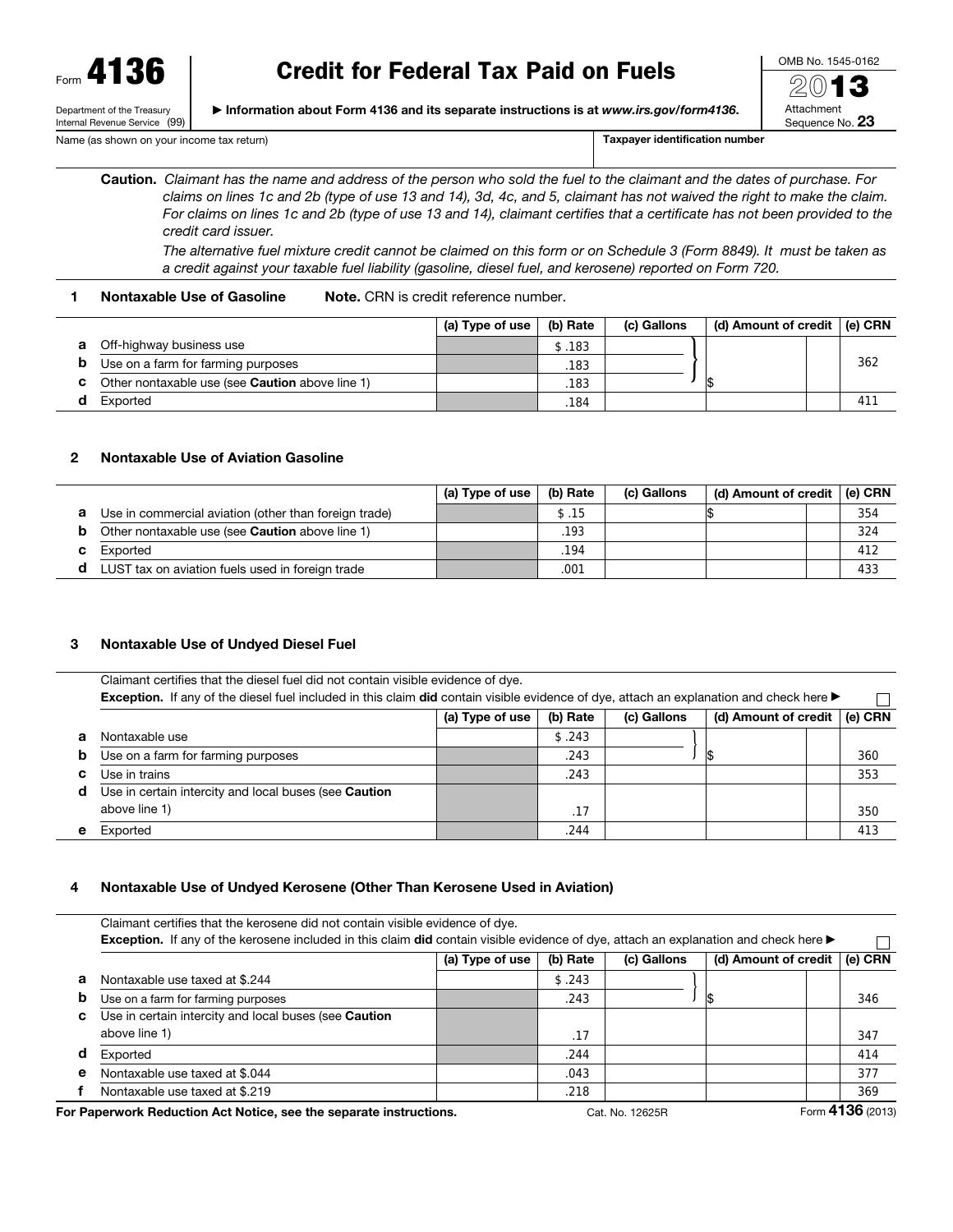### 5 Kerosene Used in Aviation (see Caution above line 1)

|   |                                                                                    | (a) Type of use | (b) Rate | (c) Gallons | (d) Amount of credit $ $ (e) CRN |     |
|---|------------------------------------------------------------------------------------|-----------------|----------|-------------|----------------------------------|-----|
| а | Kerosene used in commercial aviation (other than foreign<br>trade) taxed at \$.244 |                 | \$.200   |             |                                  | 417 |
| b | Kerosene used in commercial aviation (other than foreign<br>trade) taxed at \$.219 |                 | .175     |             |                                  | 355 |
| C | Nontaxable use (other than use by state or local<br>government) taxed at \$.244    |                 | .243     |             |                                  | 346 |
| d | Nontaxable use (other than use by state or local<br>government) taxed at \$.219    |                 | .218     |             |                                  | 369 |
| е | LUST tax on aviation fuels used in foreign trade                                   |                 | .001     |             |                                  | 433 |

# 6 Sales by Registered Ultimate Vendors of Undyed Diesel Fuel Registration No. ▶

Claimant certifies that it sold the diesel fuel at a tax-excluded price, repaid the amount of tax to the buyer, or has obtained the written consent of the buyer to make the claim. Claimant certifies that the diesel fuel did not contain visible evidence of dye.

| <b>Exception.</b> If any of the diesel fuel included in this claim <b>did</b> contain visible evidence of dye, attach an explanation and check here |          |             |                                  |  |     |  |
|-----------------------------------------------------------------------------------------------------------------------------------------------------|----------|-------------|----------------------------------|--|-----|--|
|                                                                                                                                                     | (b) Rate | (c) Gallons | (d) Amount of credit $ $ (e) CRN |  |     |  |
| Use by a state or local government                                                                                                                  | \$.243   |             |                                  |  | 360 |  |
| Use in certain intercity and local buses                                                                                                            |          |             |                                  |  | 350 |  |

# 7 Sales by Registered Ultimate Vendors of Undyed Kerosene (Other Than Kerosene For Use in Aviation) Than Kerosene For Use in Aviation (1) The Registration No. ▶

# Claimant certifies that it sold the kerosene at a tax-excluded price, repaid the amount of tax to the buyer, or has obtained the written consent of the buyer to make the claim. Claimant certifies that the kerosene did not contain visible evidence of dye.

| . If any of the kerosene included in this claim <b>did</b> contain visible evidence of dye, attach an explanation and check here $\blacktriangleright$<br>Exception. |          |             |                                            |  |
|----------------------------------------------------------------------------------------------------------------------------------------------------------------------|----------|-------------|--------------------------------------------|--|
|                                                                                                                                                                      | (b) Rate | (c) Gallons | $\mid$ (d) Amount of credit $\mid$ (e) CRN |  |

| а  | Use by a state or local government       | .243 |  |  |
|----|------------------------------------------|------|--|--|
|    | Sales from a blocked pump                | .243 |  |  |
| c. | Use in certain intercity and local buses | .    |  |  |

### 8 Sales by Registered Ultimate Vendors of Kerosene For Use in Aviation **Registration No. ▶**

Claimant sold the kerosene for use in aviation at a tax-excluded price and has not collected the amount of tax from the buyer, repaid the amount of tax to the buyer, or has obtained the written consent of the buyer to make the claim. See the instructions for additional information to be submitted.

|              |                                                                          | (a) Type of use | (b) Rate | (c) Gallons | (d) Amount of credit | (e) CRN |
|--------------|--------------------------------------------------------------------------|-----------------|----------|-------------|----------------------|---------|
| $\mathbf{a}$ | Use in commercial aviation (other than foreign trade) taxed<br>at \$.219 |                 | \$.175   |             |                      | 355     |
| b            | Use in commercial aviation (other than foreign trade) taxed<br>at \$.244 |                 | .200     |             |                      | 417     |
| C            | Nonexempt use in noncommercial aviation                                  |                 | .025     |             |                      | 418     |
| d            | Other nontaxable uses taxed at \$.244                                    |                 | .243     |             |                      | 346     |
| $\mathbf{e}$ | Other nontaxable uses taxed at \$.219                                    |                 | .218     |             |                      | 369     |
|              | LUST tax on aviation fuels used in foreign trade                         |                 | .001     |             |                      | 433     |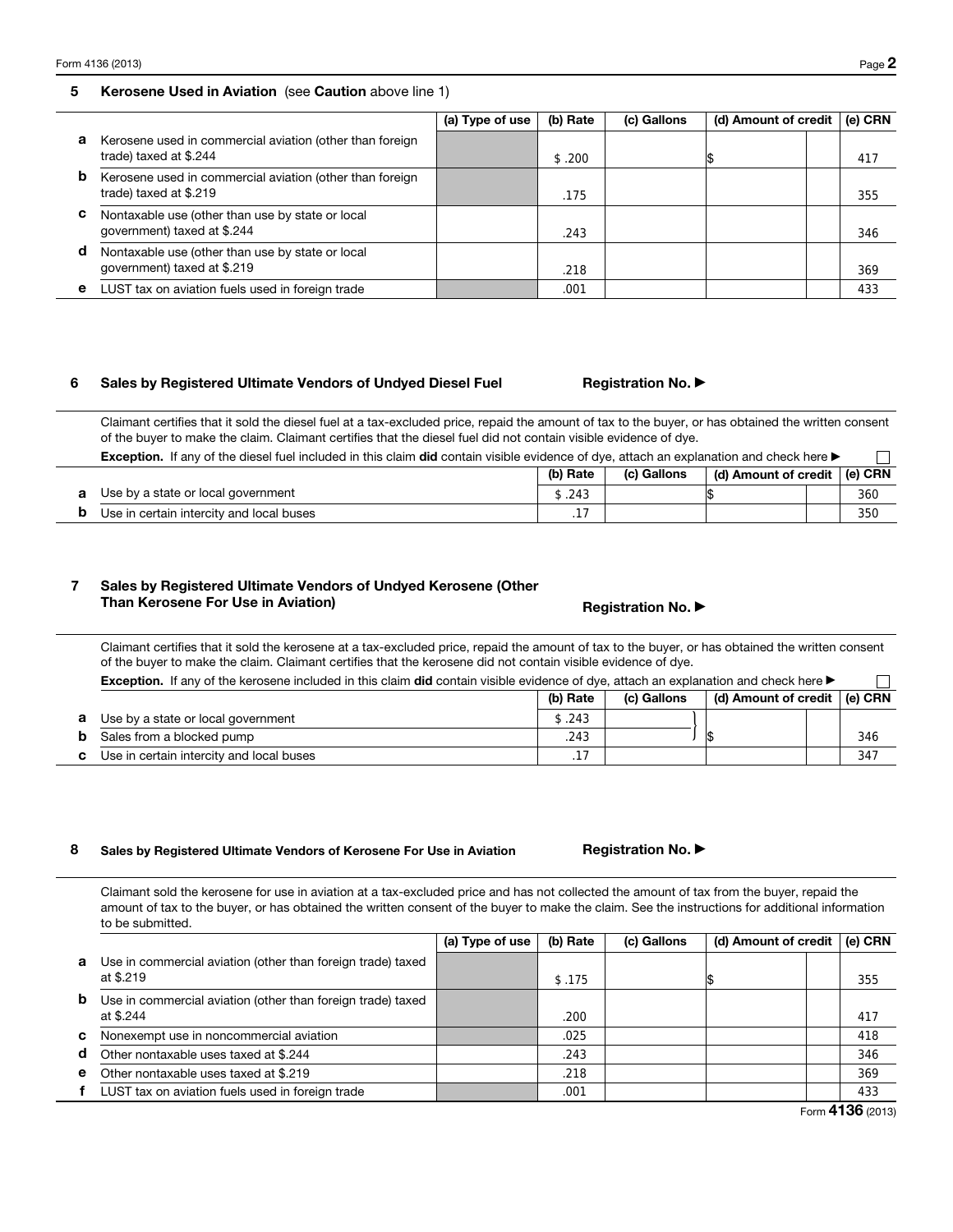## 9 Reserved **Registration No.** ▶ Registration No. ▶ Registration No. ▶ Registration No. ▶ Registration No. ▶ Registration No. ▶ Registration No. ▶ Registration No. ▶ Registration No. ▶ Registration No. ▶ Registration No. ▶

|   |          | (b) Rate | (c) Gallons of | $\vert$ (d) Amount of credit $\vert$ (e) CRN |  |
|---|----------|----------|----------------|----------------------------------------------|--|
| а | Reserved |          |                |                                              |  |
| b | Reserved |          |                |                                              |  |

### 10 Biodiesel or Renewable Diesel Mixture Credit Month Registration No. ▶

Biodiesel mixtures. Claimant produced a mixture by mixing biodiesel with diesel fuel. The biodiesel used to produce the mixture met ASTM D6751 and met EPA's registration requirements for fuels and fuel additives. The mixture was sold by the claimant to any person for use as a fuel or was used as a fuel by the claimant. Claimant has attached the Certificate for Biodiesel and, if applicable, the Statement of Biodiesel Reseller. Renewable diesel mixtures. Claimant produced a mixture by mixing renewable diesel with liquid fuel (other than renewable diesel). The renewable diesel used to produce the renewable diesel mixture was derived from biomass process, met EPA's registration requirements for fuels and fuel additives, and met ASTM D975, D396, or other equivalent standard approved by the IRS. The mixture was sold by the claimant to any person for use as a fuel or was used as a fuel by the claimant. Claimant has attached the Certificate for Biodiesel and, if applicable, the Statement of Biodiesel Reseller, both of which have been edited as discussed in the Instructions for Form 4136. See the instructions for line 10 for information about renewable diesel used in aviation.

|    |                                                | (b) Rate | (c) Gallons of<br>biodiesel or<br>renewable<br>diesel | $\mid$ (d) Amount of credit $\mid$ (e) CRN |     |
|----|------------------------------------------------|----------|-------------------------------------------------------|--------------------------------------------|-----|
| а  | Biodiesel (other than agri-biodiesel) mixtures | \$1.00   |                                                       |                                            | 388 |
| b  | Agri-biodiesel mixtures                        | \$1.00   |                                                       |                                            | 390 |
| C. | Renewable diesel mixtures                      | \$1.00   |                                                       |                                            | 307 |

# 11 Nontaxable Use of Alternative Fuel

Caution. There is a reduced credit rate for use in certain intercity and local buses (type of use 5) (see instructions).

|   |                                                          | (a) Type of use | (b) Rate | (c) Gallons<br>or gasoline<br>gallon<br>equivalents (GGE) | (d) Amount of credit | (e) CRN |
|---|----------------------------------------------------------|-----------------|----------|-----------------------------------------------------------|----------------------|---------|
| a | Liquefied petroleum gas (LPG)                            |                 | \$.183   |                                                           | \$                   | 419     |
| b | "P Series" fuels                                         |                 | .183     |                                                           |                      | 420     |
| с | Compressed natural gas (CNG) (GGE = 126.67 cu. ft.)      |                 | .183     |                                                           |                      | 421     |
| d | Liquefied hydrogen                                       |                 | .183     |                                                           |                      | 422     |
| е | Fischer-Tropsch process liquid fuel from coal (including |                 |          |                                                           |                      |         |
|   | peat)                                                    |                 | .243     |                                                           |                      | 423     |
|   | Liquid fuel derived from biomass                         |                 | .243     |                                                           |                      | 424     |
| g | Liquefied natural gas (LNG)                              |                 | .243     |                                                           |                      | 425     |
| h | Liquefied gas derived from biomass                       |                 | .183     |                                                           |                      | 435     |

### 12 Alternative Fuel Credit Alternation No. ▶ Alternation No. ▶ Registration No. ▶ Registration No. ▶

|   |                                                                | (b) Rate | (c) Gallons<br>or gasoline<br>gallon<br>equivalents (GGE) | (d) Amount of credit | (e) CRN |
|---|----------------------------------------------------------------|----------|-----------------------------------------------------------|----------------------|---------|
| a | Liquefied petroleum gas (LPG)                                  | \$.50    |                                                           |                      | 426     |
| b | "P Series" fuels                                               | .50      |                                                           |                      | 427     |
| с | Compressed natural gas (CNG) (GGE = 121 cu. ft.)               | .50      |                                                           |                      | 428     |
| d | Liquefied hydrogen                                             | .50      |                                                           |                      | 429     |
| e | Fischer-Tropsch process liquid fuel from coal (including peat) | .50      |                                                           |                      | 430     |
|   | Liquid fuel derived from biomass                               | .50      |                                                           |                      | 431     |
| g | Liquefied natural gas (LNG)                                    | .50      |                                                           |                      | 432     |
| h | Liquefied gas derived from biomass                             | .50      |                                                           |                      | 436     |
|   | Compressed gas derived from biomass (GGE = $121$ cu. ft.)      | .50      |                                                           |                      | 437     |